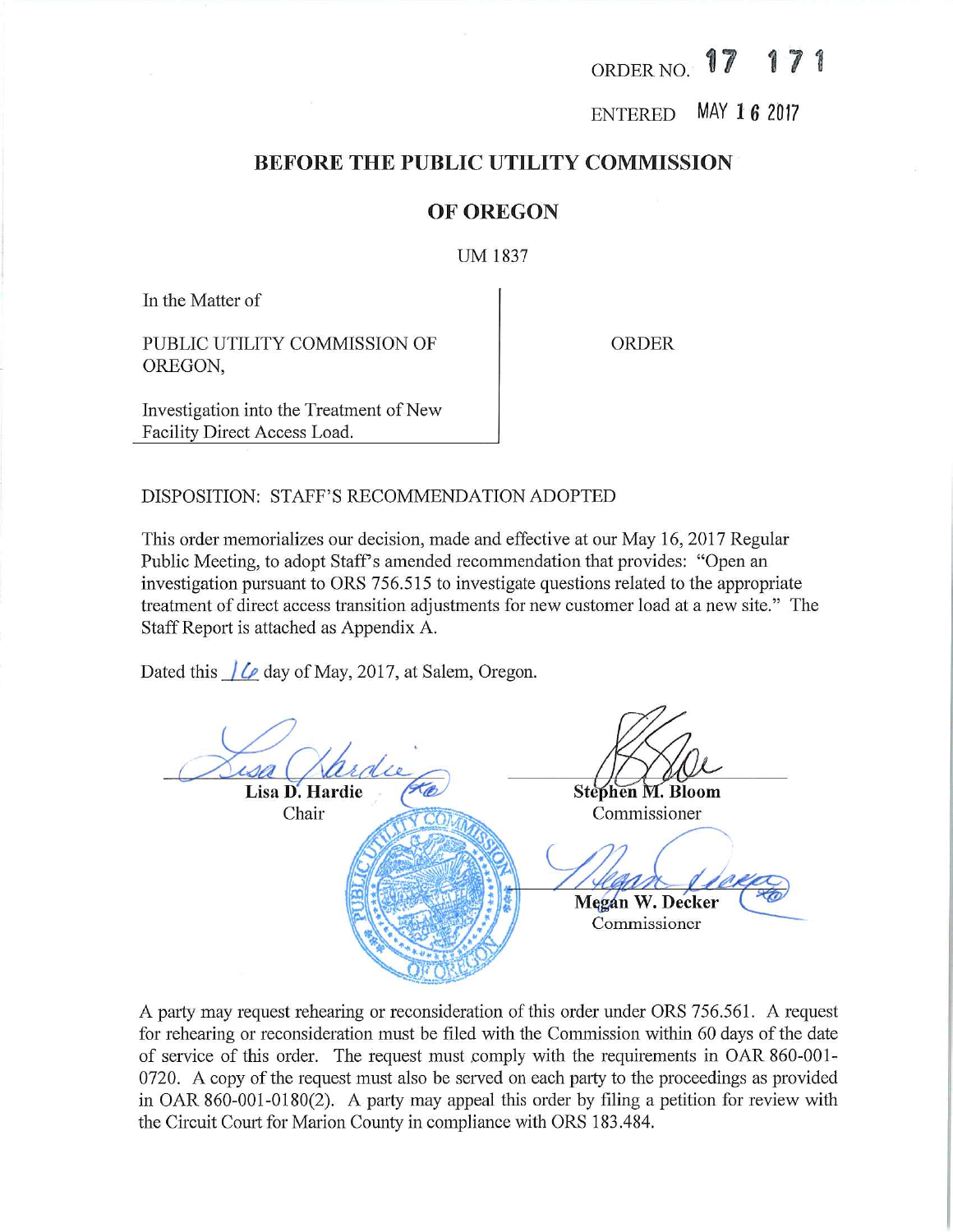## ORDER NO.  $17 17 1$

ITEM NO. 4

## PUBLIC UTILITY COMMISSION OF OREGON STAFF REPORT PUBLIC MEETING DATE: May 16, 2017

REGULAR X CONSENT EFFECTIVE DATE

**DATE:** May 4, 2017

TO: Public Utility Commission

F**ROM:** Lance Kaufman/

 $\mathcal{F}$   $\cup$   $\sim$   $\mathcal{F}$  for  $M^{\#}$ 

THROUGH: Jason Eisdorferand Marc HeiIm^A

SUBJECT: OREGON PUBLIC UTILITY COMMISSiON STAFF: Request for Investigation into the Treatment of New Facility Direct Access Loads.

## STAFF RECOMMENDATION:

Staff recommends that the Commission open an investigation pursuant to ORS 756.515 to investigate questions related to the appropriate treatment of direct access transition adjustments for new commercial customer load at a new site.

## DISCUSSION:

Issue

Whether the Commission should open an investigation into the fixed transition adjustments applied to new customer Direct Access load.

## Appiicable Rule or Law

ORS 756.515 provides that the Commission may summarily investigate matters related to public utilities on motion, with or without notice.

Senate Bill 1149 requires efectric industry restructuring for large largest investor-owned utilities. This bill was signed into law in 1999. This bill required utilities to allow certain customers to purchase energy directly from independent Electricity Service Suppliers (ESS). This form of electricity service is termed Direct Access. The OPUC issued a series of orders establishing Direct Access rules in Oregon Administrative Rule (OAR) 860-038.1 Direct Access rule OAR 860-038-0275(5) requires electric companies

<sup>1</sup> See Order Nos. 00-596, 01-072, 01-153, 01-203, 01-599, and 02-053.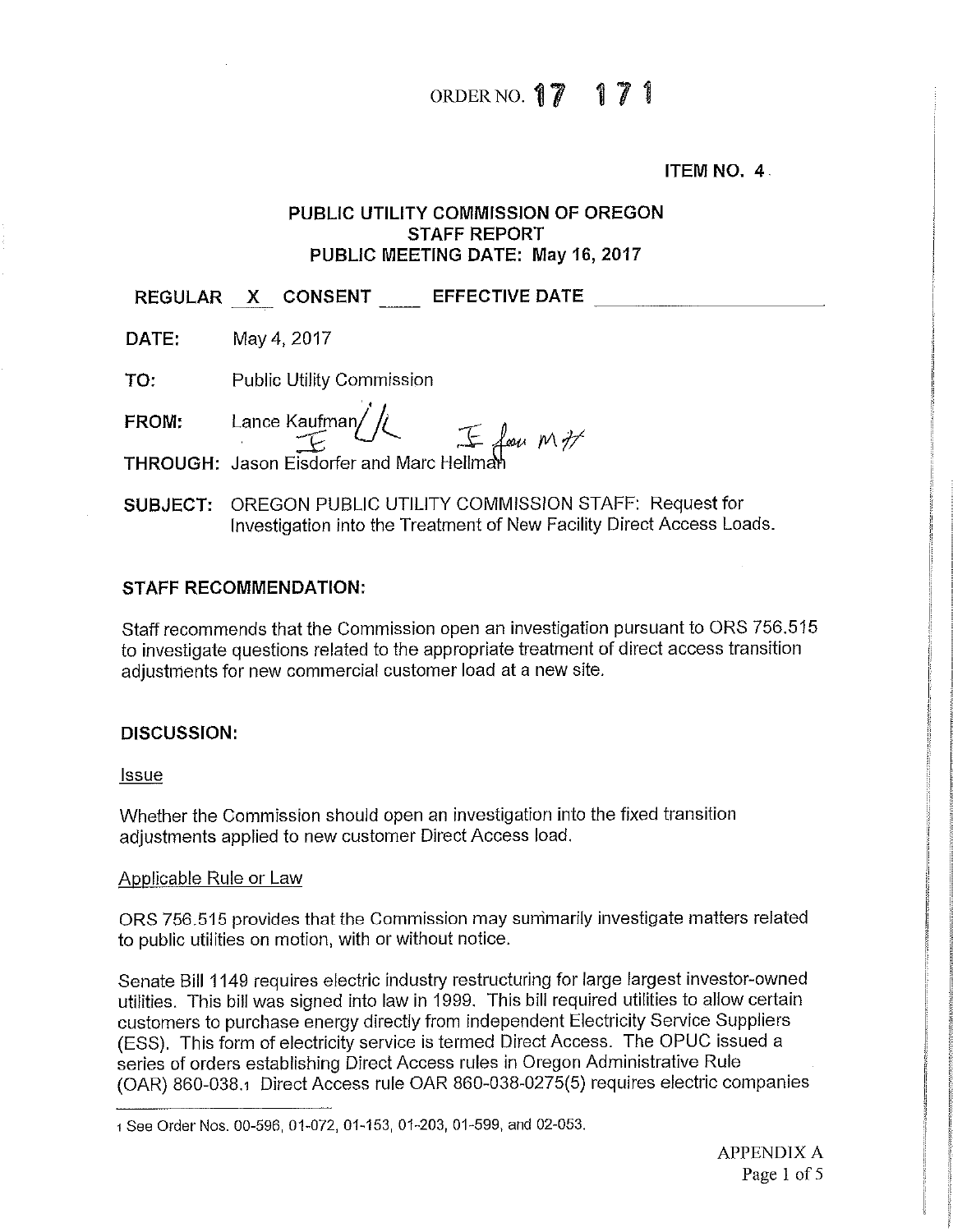#### ORDER NO. 17 171

Page 2

to "offer customers a multi-year direct access program with an associated fixed transition adjustment."

The initial Direct Access services offered by Portland General Electric included an option for long term direct access customers to avoid fixed transition adjustment j charges after five years of direct access service. However, Pacific Power's initial Direct | Access services did not provide customers with an option for avoiding transition | adjustment charges. In Order No. 12-500, the Commission required Pacific Power to | file a tariff "that allows a qualified customer to go to direct access and pay fixed transition charges for the next five years, and then to be no longer subject to transition [ adiustments."

In 2017, the Oregon Legislature contemplated SB 979. This bill proposed a number of changes related to Direct Access. One of the changes proposed in SB 979 excluded j new commercial load from transition adjustments. This bill has not yet been signed into  $\mathsf{W}.$ 

### Analysis

Current direct access tariffs allow commercial customers to receive generation services | from a competitive market place while maintaining a neutral impact to existing cost-ofservice customers. One component of the hold harmless provisions is the transition adjustment. When a customer switches from cost-of-service load to Direct Access load, j the customer stops contributing to certain fixed generation costs of the distribution j utility. This can cause the utility to under-recover costs, and results in higher rates for | the remaining cost-of-service customers. The transition adjustment is a charge or credit to Direct Access customers that is intended to offset the rate impact that direct access has on cost-of-service customers. As designed, the transition adjustment is intended to be sufficient to make cost-of-service customers indifferent to other customers' decisions to participate in Direct Access.

SB 1149 initiated a new utility planning paradigm. Prior to SB 1149, utilities planned for and made investments based on all energy demands within their respective service territories. This resulted in a iegacy system that was not optimized for the existence of | Direct Access, Furthermore, the utility planning process at that time did not account for the potential impact of Direct Access. Because of this, if was reasonable to expect new j customers choosing Direct Access to pay the same transition adjustments as existing | customers choosing Direct Access. |

Over time, utilities have gained experience with Direct Access and have modified their planning process to incorporate existing and forecasted future direct access loads. |

i

I

1

fi

I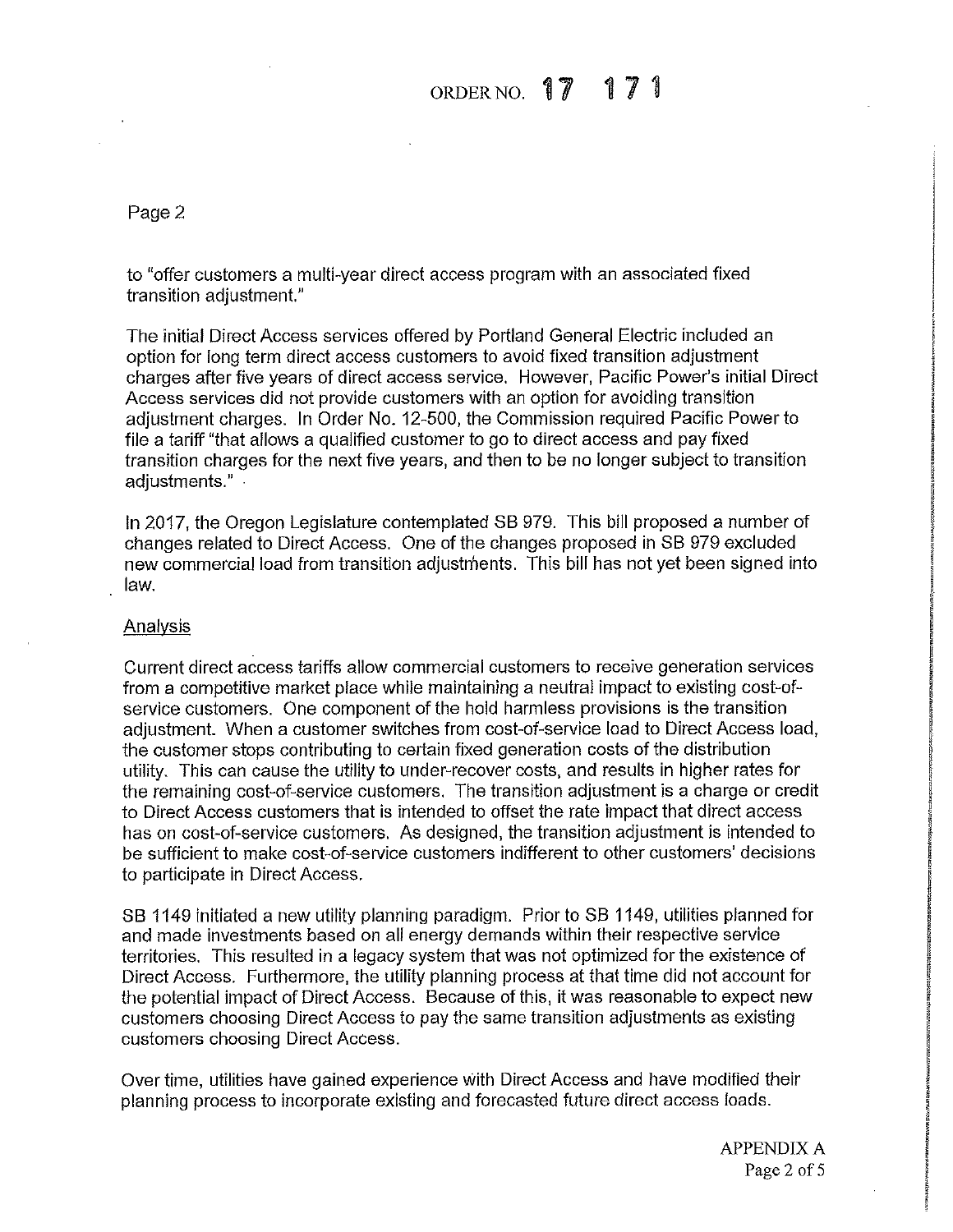#### ORDER NO.  $17$

Page 3

Utilities now anticipate that some new and existing commercial customers will choose to receive generation services through Direct Access, and therefore incorporate these forecasted impacts of Direct Access when planning for new investments. It is possible that utiiities have sufficient experience planning around Direct Access to accommodate direct access load of new customers without adversely impacting cost of service customers. If this is the case, it may be warranted to revise the transition adjustments applied to new customers.

The Senate Committee on Business and Transportation held a hearing on April 3, 2017, to receive public input on SB 979, Staff reviewed this hearing and found substantial public interest in SB 979, including interest in the treatment of new direct access loads. Among other issues, the proposed legislation contemplated removal of the transition adjustment for new commercial load at new sites choosing direct access over cost of service. The underlying reasoning for this suggestion was that utilities may not plan for this new load in the first place and thus wouid not result in harm to cost of service customers if they were to select direct access. Numerous business interests expressed support for SB 979, including Industria! Customers of Northwest Utilities, Northwest Intermountain Power Producers Coalition, Walmart, TechNet, and Microsoft.

Two groups expressed concern with the transition adjustment provisions of the bill: Pacific Power and Portland General Electric (PGE). Opposition to modifying transition adiustments raised two concerns:

- 1. Eliminating transition adjustments for new customers may cause excessive cost shifts to cost-of-service customers; and
- 2. Eliminating the transition adjustment may affect the risk associated with Utility's ongoing burden to be a Provider of Last Resort.

In addition to interest raised through SB 979, the Commission has been approached by other interested parties in examining transition charges for new load at new sites. This has been a topic of discussion for some years in the context of determining transition adjustment charges for PGE and PacifiCorp. Facebook filed comments on December 10, 2015, as part of the Commission's recent voluntary renewable energy tariff docket UM 1690. In these comments, Facebook presents an argument for why transition adjustments should be applied differently to new customers.

The proposed treatment of new direct access load in SB 979 is similar to current treatment in two other western states, Utah and New Mexico, The Public Service Commission of Utah recently approved Rocky Mountain Power Schedule 34. This schedule allows for special contracts with large electric customers. Schedule 34 contracts with new customers do not require consideration of the cost of existing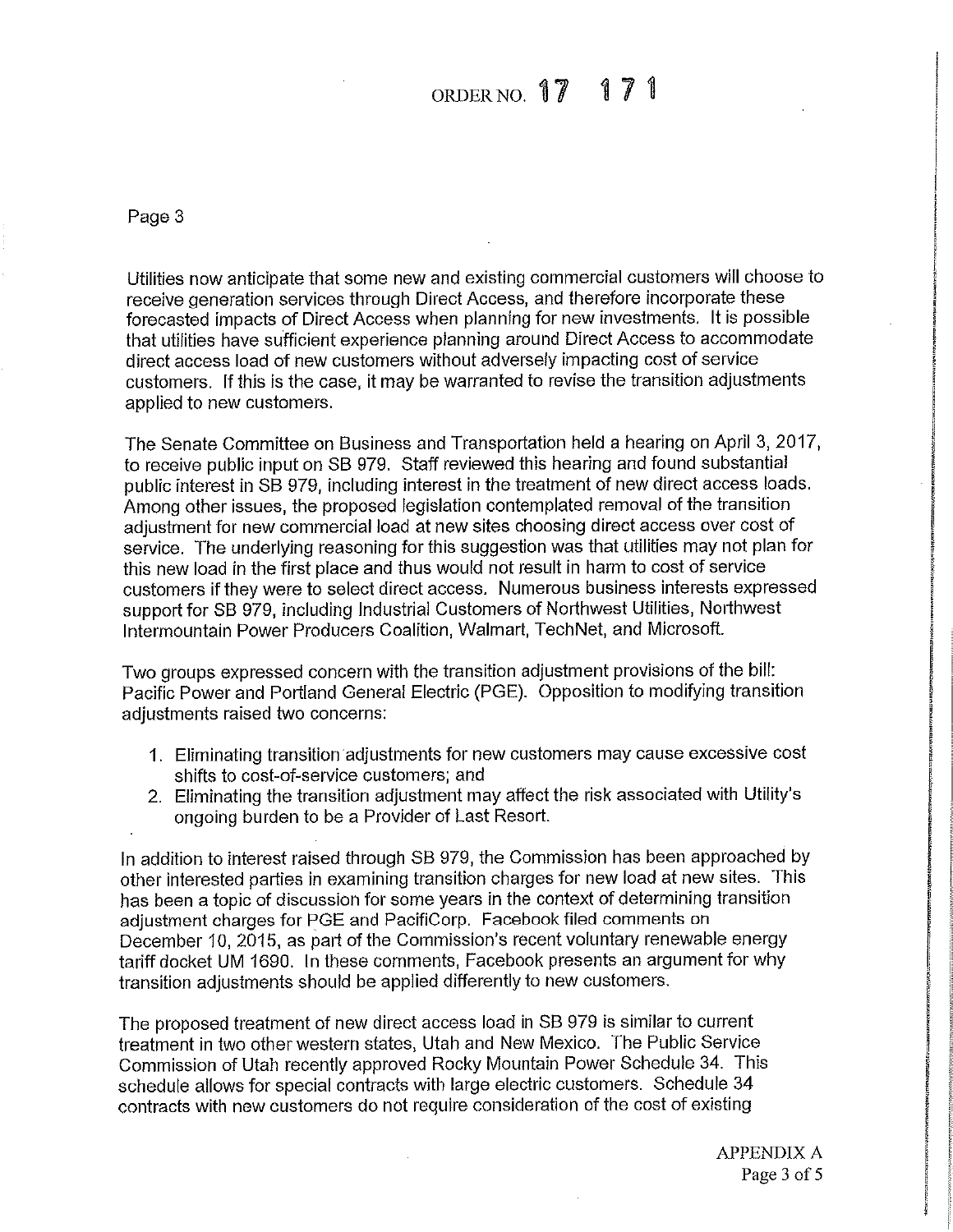# ORDER NO. 17 17 1

Page 4

Company facilities as part of the pubiic interest The Public Service Company of New Mexico offers a special service rate exclusive to new customers through Rate No. 36B. This rate appears to limit charges associated with existing facilities in a similar manner  $\sim$  SB 979. In the set of the set of the set of the set of the set of the set of the set of the set of the set of the set of the set of the set of the set of the set of the set of the set of the set of the set of the set

PGE and Pacific Power raise valid points regarding the potential for cost shifting if current transmission adjustment charges are modified. However, based on the public interest in the treatment of new Direct Access load, the treatment in other states, and the extensive experience utilities have in planning for Direct Access load, Staff finds that an investigation is warranted. If the Commission opens an investigation into this matter, the investigation should be targeted on the concerns raised.

Given the complex and historically contentious nature of Direct Access, Staff | recommends that the scope of the investigation be limited to address questions related to the appropriate treatment of the transition adjustment for new commercial customer load at a new site. We expect that the investigation will address issues such as:

- 1. What constitutes new customer load, and what actions can invalidate new customer status?
- 2. What types of new customer direct access ioads can uttlities accurately plan for?
- 3. Do utilities currently have investments or costs rendered un-economic as a result of new direct access customers? |
- 4. Can utilities plan in a manner that allows new customer direct access without | adverse impacts on cost-of-service customers?
- 5. Can utilities treat new customers differently from existing customers without | discriminating?
- 6. Do transition adjustment charges mitigate risk to utilities and cost-of-service | customers associated with the Provider of Last Resort requirements?
- 7. What constitutes new customer load, and what actions can invalidate new j customer status?
- 8. What parameters can be placed on the type of new load receiving altered transition adjustment treatment to minimize cost shifting? |
- 9. What are the consequences of modifying transition adjustments for new customer on cost-of-service customers?

## $\mathcal{L}$  onclusion . In the conclusion . In the conclusion . In the conclusion . In the conclusion . In the conclusion .

The public has expressed an interest in modifying the applicability of transition j adjustment charges to new customer Direct Access loads. Utilities have garnered | sufficient experience with Direct Access to warrant a review of the treatment of new i

I

I

j I<br>I